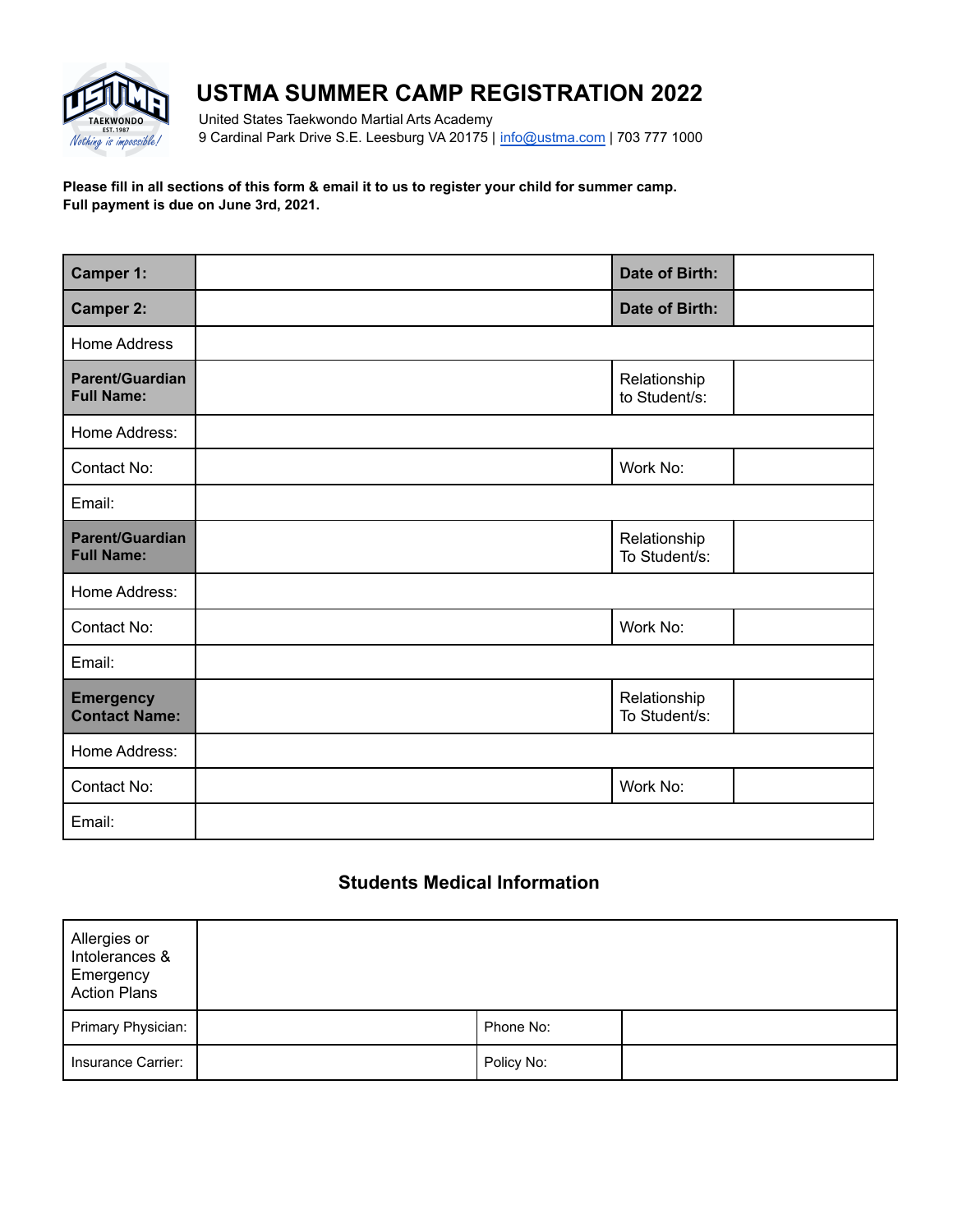## **Liability Waiver**

*Please read the liability waiver below carefully*

*USTMA agrees to notify the student's parent(s)/guardian(s) designated on the front of this form if the child becomes ill and the student's parent(s)/guardian(s) will arrange to have the child picked up as soon as possible if so required. The student's parent(s)/guardian(s) authorized USTMA to obtain immediate medical care for the student if any emergency occurs and the parents/guardians cannot be immediately contacted.The student's parent(s)/guardian(s) agree to inform USTMA with in 24 hours of the next business day after the child or any member of the immediate household has developed reportable communicable disease, as defined by the Stated Board of Health, except for life threatening diseases which must be reported immediately. I understand that strict observance of the rules and regulations of USTMA relative to the provided training will largely eliminate the possibility of accident or injury. However, I hereby waive any claims of personal injury or damage against USTMA, its principles, coaches, instructors, agents or employees in any case resulting from the subject activity. If any injury should occur, I will file the claim through my own insurance carrier. I give permission for my children to be photographed during the course of regular activities to be used for USTMA advertising and social media. I understand that all incurred fees are non-refundable and non-transferable.*

*By signing below I agree to comply with all USTMA policies and rules, including but not limited to all USTMA policies, guidelines, signage and instruction. Because USTMA is open for use by other individuals, I recognize that me and my family are at higher risk of contracting COVID-19.With full awareness of appreciation of the risks involved, I, for myself and on behalf of my family hereby forever release, waive and discharge USTMA from any liability specifically related to COVID-19. I hereby acknowledge and represent that I have read the forgoing Waiver of Liability, understand it and sign it voluntarily as my own free act.*

| Parent/Guardian:      |  | Date: |  |
|-----------------------|--|-------|--|
| USTMA Representative: |  | Date: |  |

| <b>Payment Method</b><br>Please select your payment type                                      |
|-----------------------------------------------------------------------------------------------|
| I will come in and pay cash or by personal check. ( Please make out personal checks to USTMA) |
| would like USTMA to bill me with the below credit card details.                               |

## **Credit Card Billing Information**

*Please fill in all sections below even if we have it on file.*

| Card Holder Name: |                  |  |      |  |  |  |  |
|-------------------|------------------|--|------|--|--|--|--|
|                   |                  |  |      |  |  |  |  |
| CC Account No:    | Exp Date:<br>∟∧ν |  | CVV: |  |  |  |  |

*I authorize USTMA U.S. Taekwondo Martial Arts Academy to charge my above credit card for agreed upon purchases. I understand that my information will be saved on file for future transactions on my account and that I reserve the right to cancel this authorization at any time.*

| Signature:<br>⊃ate: |  |
|---------------------|--|
|---------------------|--|